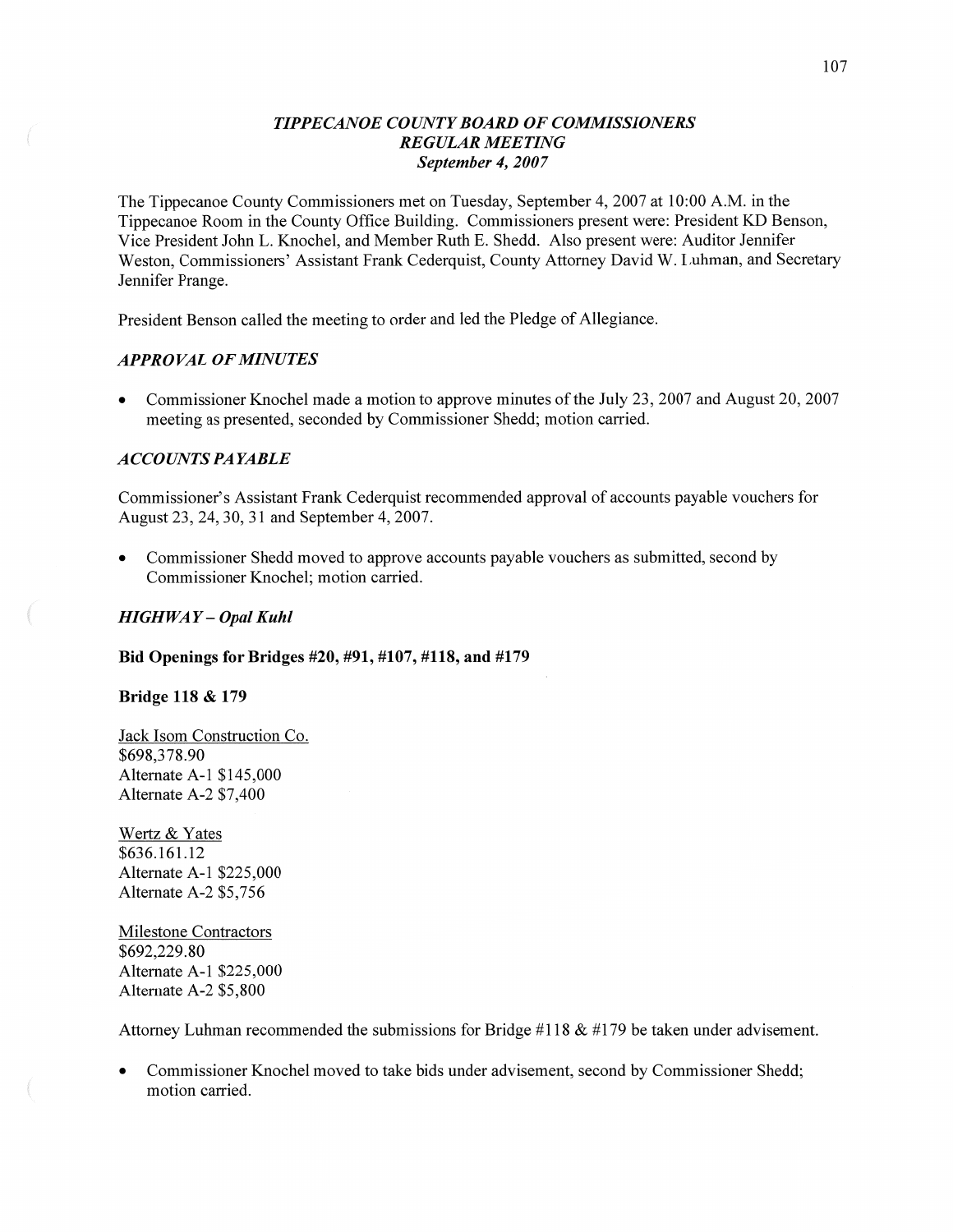#### **Bridge** #91

Attorney **Luhman** opened bids for Bridge **#91.** 

Jack Isom Construction Co. \$397,817.45

Wertz & Yates \$358,973.68

Attorney Luhman recommended the submissions for Bridge #91 be taken under advisement.

**0** Commissioner Knochel moved to take bids under advisement, second by Commissioner Shedd; motion carried.

#### **Bridge #107**

Jack Isom Construction Co. \$533,470.30

Wertz & Yates \$45 8,3 86.72

 $\overline{\mathcal{M}}$ 

Milestone Contractors \$508,487.00

Attorney Luhman recommended the submissions for Bridge #107 be taken under advisement.

• Commissioner Knochel moved to take these bids under advisement, second by Commissioner Shedd; motion carried.

### **Bridge** #20

Attorney Luhman opened bids for Bridges **#20.** 

Jack Isom Construction Co. \$569,966.57

Wertz & Yates \$539,134.75

Duncan Robertson, Inc. \$515,378.00

Attorney Luhman recommended the submissions be taken under advisement.

**0** Commissioner Knochel moved to take these bids under advisement, second by Commissioner Shedd; motion carried.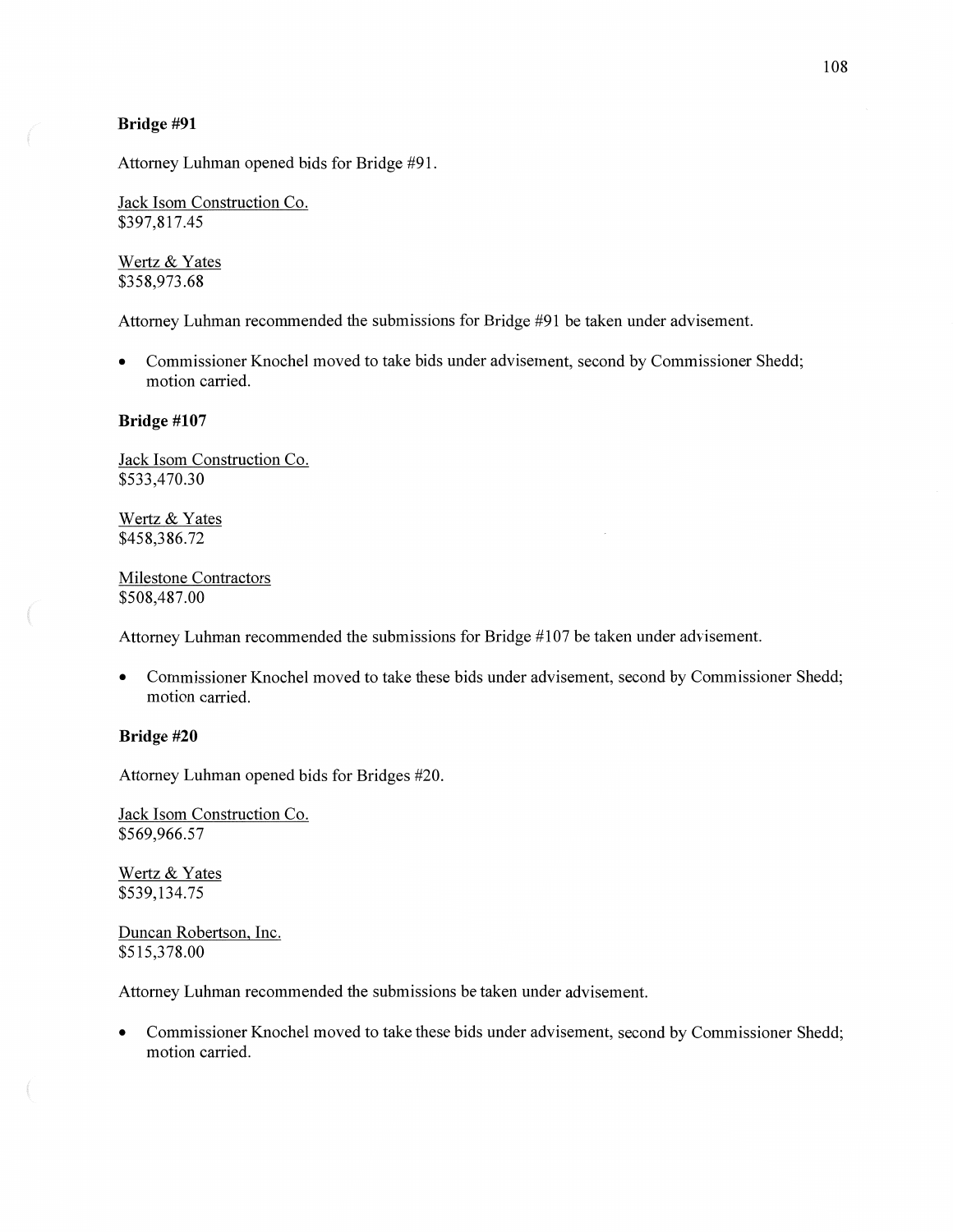Director Kuhl presented Change Order #1 for 2007 Culvert Replacement Project from Milestone Contractors, LP. The change order for \$2,400 is for signs posted at all locations.

**0** Commissioner Knochel moved to approve Change Order #1 for the Culvert Replacement Project from Milestone Contractors in the amount of \$2,400, second by Commissioner Shedd; motion carried.

Change Order #2 for Bridge 2 was also presented for approval. This change order from Jack Isom Construction Co. is for \$8,577.50.

**0** Commissioner Knochel moved to approve Change Order #2 for Bridge #2 in the amount of \$8,577.77, second by Commissioner Shedd; motion carried.

Director Kuhl recommended approval for Addendum #1 with HE-BFS, LLC and Tippecanoe Board of Commissioner for the Tyler **Road** Reconstruction (HES) Project, Phase H. **This** design contract is in the amount of \$144,900.

*0* Commissioner Knochel moved to approve **Addendum** #1 for the Tyler Road Reconstruction Project, second by Commissioner Shedd; motion carried.

Director Kuhl requested approval for a Permit to Close a Street in West **Point.** The West Point United Methodist Churches' request is for a 100 year celebration from 6 a.m. to 6 p.m. on September 9, 2007.

**0** Commissioner Knochel moved to approve the Permit to Close **a** Street in West Point, second by Commissioner Shedd; motion carried.

**A** Permit to Close a road in Benjamin Crossing was also presented for approval. Director Kuhl noted Speedwell Drive, Priest Drive and accompanying alleys will be closed for a block party on September 7 from 5-9 p.m.

**0** Commissioner Knochel moved to approve the road closing in Benjamin Crossing, second by Commissioner Shedd; motion carried.

Director Kuhl recommended approval for an ordinance amending Tippecanoe County Code Chapter 72, Schedule III Traffic Schedule regarding stop intersections. This ordinance will change County Road 900 East and County Road 200 South from a two-way stop to **a** four-way stop.

**0** Commissioner Knochel moved to approve Ordinance 2007-33-CM second by Commissioner Shedd;

Auditor Weston recorded the vote:

| Benson  | Yes |
|---------|-----|
| Knochel | Yes |
| Shedd   | Yes |

Ordinance 2007-33-CM passes 3-0 on first reading.

### **REZONE — Z—2340; JAMES & ANITA WOOD** (GB TO A), **ORDINANCE 2007-32-CM**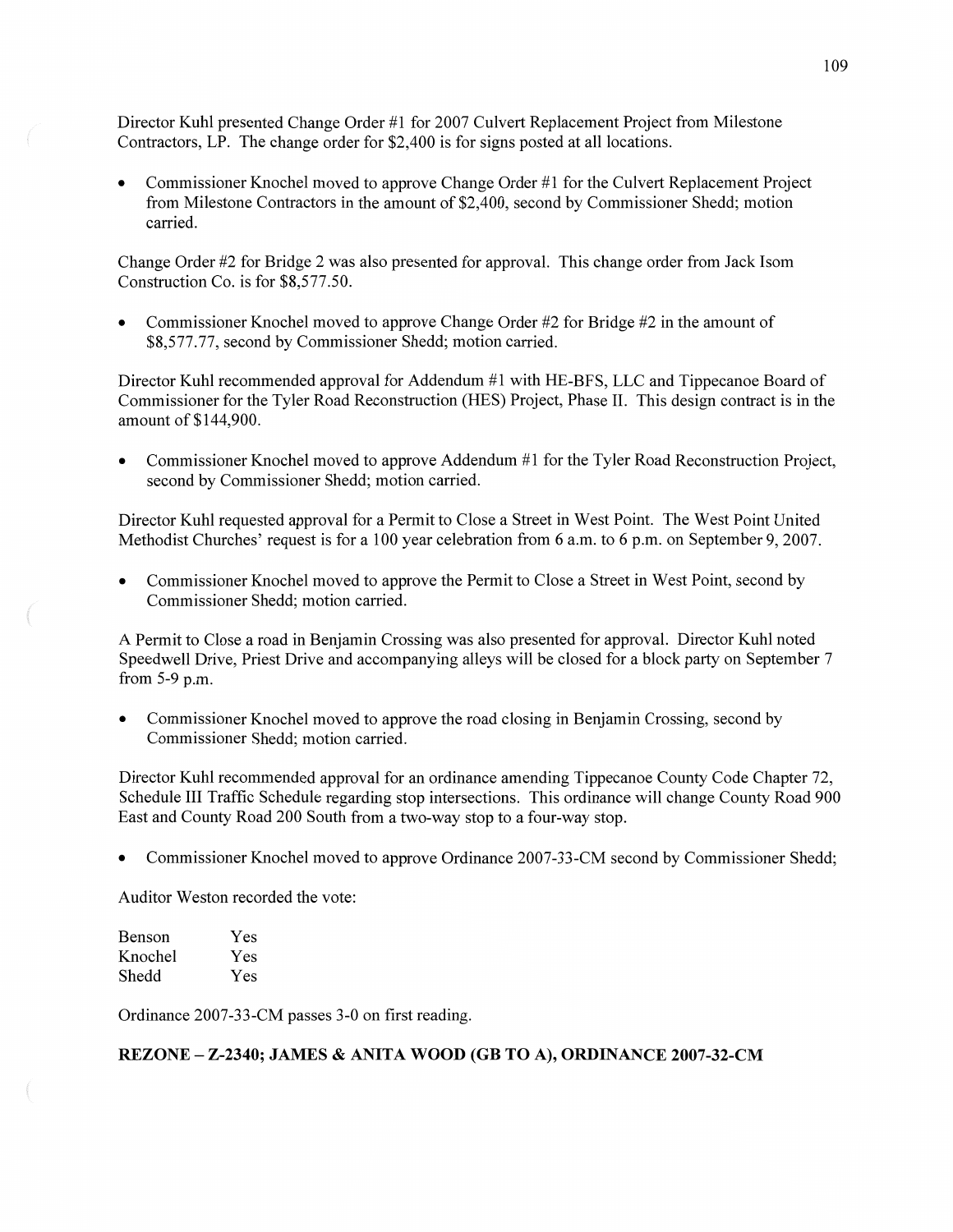**0** Commissioner Knochel moved to hear Rezone-2340, James & Anita Wood (GB to A), Ordinance 2007-32-CM.

(quote)

August 16, 2007 Ref. No.: 07-389

Tippecanoe County Commissioners 20 North 3rd Street Lafayette, IN 47901

#### **CERTIFICATION**

RE: **Z-2340—JAMES & ANITA WOOD** (GB to A): Petitioners are requesting rezoning of a 0.65 acre portion of two platted lots (1 & 2 of Smith Rohler Subdivision) located at 3128 SR 25 N, Fairfield 2 (SW) 23-4. *CONTINUED FROM* THE *JUNE* APC *MEETING* AT *STAFF* '5 *REQUEST.* 

Dear County Commissioners:

As Secretary to the Area Plan Commission of Tippecanoe County, I do hereby certify that at a public hearing held on August 15, 2007, the Area Plan Commission of Tippecanoe County voted 13 yes *-* 0 no on the motion to rezone the subject real estate from GB to A. Therefore, the Area Plan Commission of Tippecanoe County recommends to the Tippecanoe County Commissioners that the proposed rezoning ordinance be APPROVED for the property described in the attachment.

Public Notice has been given that this petition will be heard before the Tippecanoe County Commissioners at their September 4, 2007 regular meeting. Petitioners or their representatives must appear to present their case.

Sincerely, Sallie Dell Fahey Executive Director /s/

(unquote)

Attorney Joe Bumbleberg spoke on behalf of the petitioner. Mr. Bumbleberg stated Mr. & Mrs. Wood operate a small business near the Shrine Club on State Road 25. The owners are requesting the property zoning be changed to **A** in order to use the special exception for the rezone. Mr. Bumbleberg added the Wood's are interested in adding improvements to their business. Their plans are to demolish or move the home currently on the property.

Commissioner Benson acknowledged an email was received concerning this rezone. She questioned whether there was any intent to put on any type of agricultural operation on the land. Mr. Bumbleberg clarified that the agricultural zoning is needed for the special exception zoning. Commissioner Shedd questioned whether or not more driveways would be constructed. Mr. Bumbleberg stated the Woods are not intending on adding driveways to the property and confirmed that any additional driveways will need approval from Indiana Department of Transportation. Commissioner Knochel questioned how the waterway from the culvert on County Road 350E and State Road 25N would be affected by the rezone.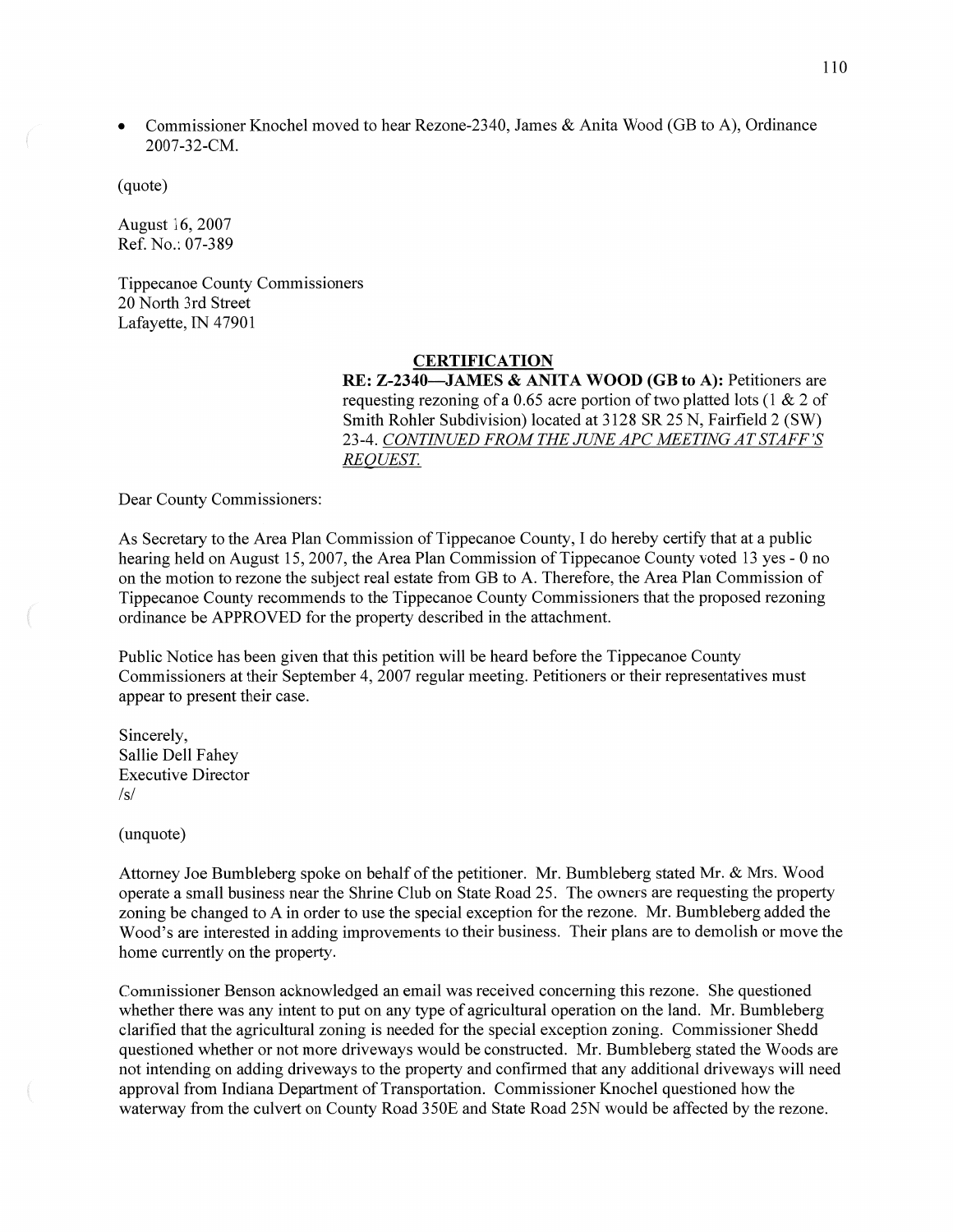Mr. Bumbleberg implied that the engineer is addressing this situation and the owners are fully aware of the problem.

Auditor Weston recorded the vote:

| Benson  | Yes |
|---------|-----|
| Knochel | Yes |
| Shedd   | Yes |

Ordinance 2007-32-CM passes 3-0.

# CAR *Y HOME* **—** *Jason Kniola*

Director Kniola provided job estimates for the move of the modular home to Cary Home. The modular home will be located in the previous position of a single-Wide trailer behind Cary Home. Commissioner Benson requested Director Kniola obtain additional quotes to ensure <sup>a</sup>fair price is paid on each project. The Commissioner's authorized Director Kniola to start excavating once the quotes are received for this job and advised him to accept the lowest quote.

#### *JUVENILE ALTERNATIVES* **—** *Tammy Patrick*

Director Tammy Patrick requested approval to eliminate a full time JAMS Coordinator position. The office has been restructured and her intentions are to have part time fillfill any remaining job duties.

**0** Commissioner Knochel moved to eliminate the full time JAMS Coordinator position, second by Commissioner Shedd; motion carried.

#### *TREASURER* **—** Bob *Plantenga*

Treasurer Plantenga requested approval to eliminate the Head Cashier position. In the last six months, the position was re-evaluated and Treasurer Plantenga determined the duties could be fulfilled by the Bankruptcy Clerk. He **then** intends to use the funds from this position to hire part time staff during tax seasons.

**0** Commissioner Knochel moved to eliminate the Head Cashier position, second by Commissioner Shedd; motion carried.

### *RECORDER* **—** *Oneta Tolle*

Recorded Tolle requested approval of the Redaction Contract with ACS.

**0** Commissioner Knochel moved to approve the contract with ACS, second by Commissioner Shedd; motion carried.

### *GRANTS* — *Laurie Wilson*

Grant Coordinator Laurie Wilson requested approval for **a** \$50,000 District IV Training Grant from the Department of Homeland Security. This grant will fund training for first responders and receivers in Tippecanoe County. She also requested approval of an Emergency Management Performance grant for a 50% reimbursement of TEMA salaries in the amount of \$58,752.41. She reported the reimbursement was slightly **less** than requested due to a reduced benefits match across the state.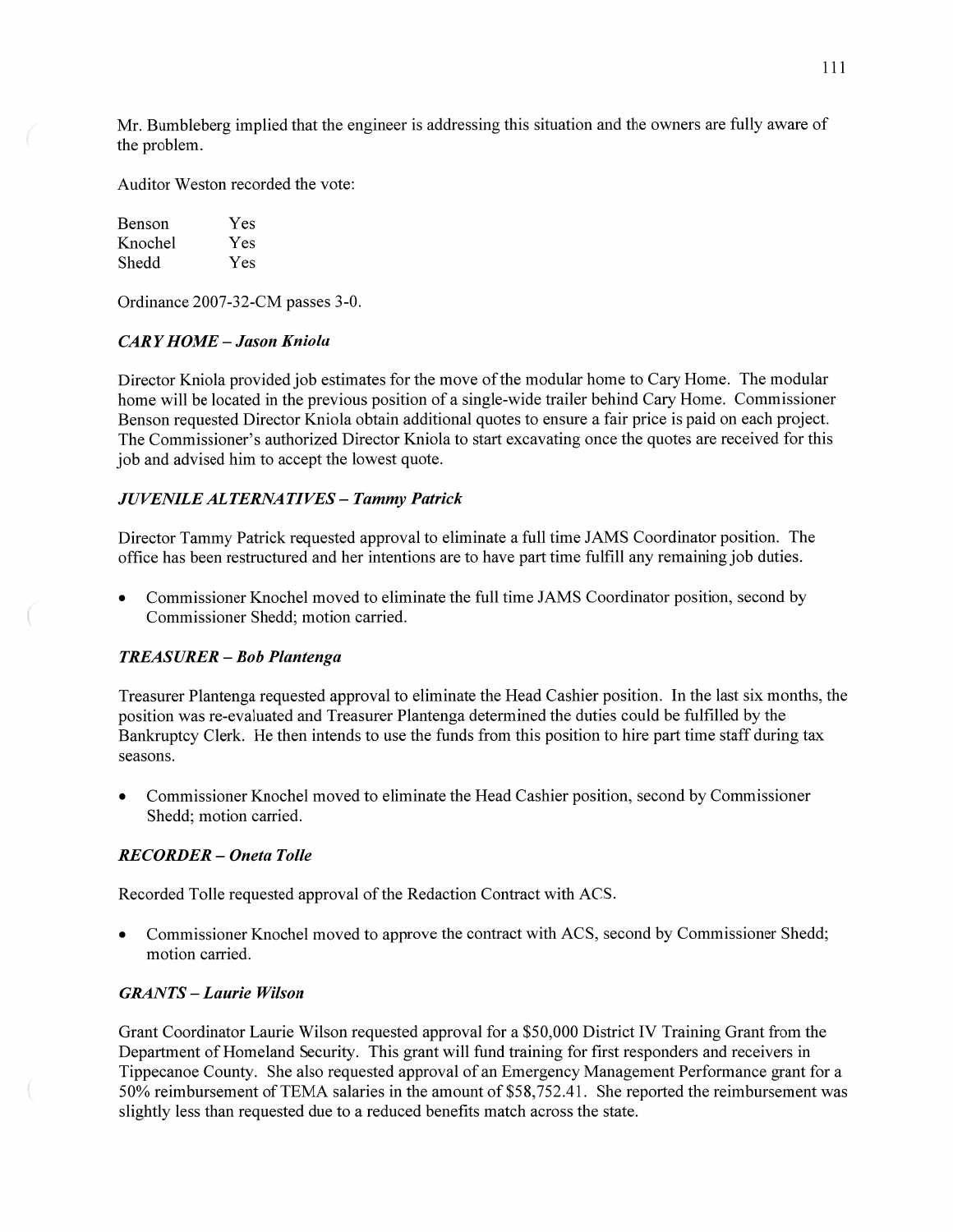**0** Commissioner Knochel moved to approved both grants as presented, second by Commissioner Shedd; motion carried.

# 2"" *READING, ORDINANCE 2007-31-CJII; ESTABLISHING* PA *IMEN T* 0F *ADDITIONAL COMPENSATION* OF *ASSESSORS'*

**0** Commissioner Knochel moved to approve Ordinance 2007-31-CM on second reading, second by Commissioner Shedd;

Auditor Weston recorded the vote:

| Benson  | Yes |
|---------|-----|
| Knochel | Yes |
| Shedd   | Yes |

Ordinance 2007-31-CM passed 3-0 on second reading.

# **APPOINTMENT TO HOSPITAL AUTHORITY BOARD**

Attorney **Luhman** reported Pat Corey resigned from the Hospital Authority Board due to **a** conflict. Commissioner Benson suggested Dan Teder would be willing to serve as a member of the board.

**0** Commissioner Knochel moved to except the resignation of Pat Corey and appoint Dan Teder to the Hospital Authority Board; motion carried.

## *APPOINTMENT* T0 *COMMON WAGE BOARD*

**0** Commissioner Knochel moved to approve the appointment of Betty Michael to a common wage board for the Western Intercepter Sewer, second by Commissioner Shedd; motion carried.

## *UNFINISHED/NEW BUSINESS*

Commissioner Knochel attended **a** New Directions meeting and reported the agency is seeking assistance from sources in Tippecanoe County due to a financial crisis. He implied that New Directions will be requesting assistance from the County Council at the September 11, 2007 meeting. Grant Coordinator Laurie Wilson confirmed New Directions received the Community Development Block Grant in the amount of \$400,000 from the County. She added the first obligation in the grant stipulates the guidelines in the grant must be fulfilled for five years starting on the date of completion. She further added New Directions has until 2010 to perform as required or sell the facility to reimburse the Board of Commissioners.

#### **Trending**

 $\left($ 

County Assessor Samantha Steele spoke regarding trending for 2007. Due to an illness, she has not had contact with GnA and will consult with the commissioners when the information is available.

## *REPORTS* ON *FILE*

Park and Recreation Board Park and Recreation Foundation